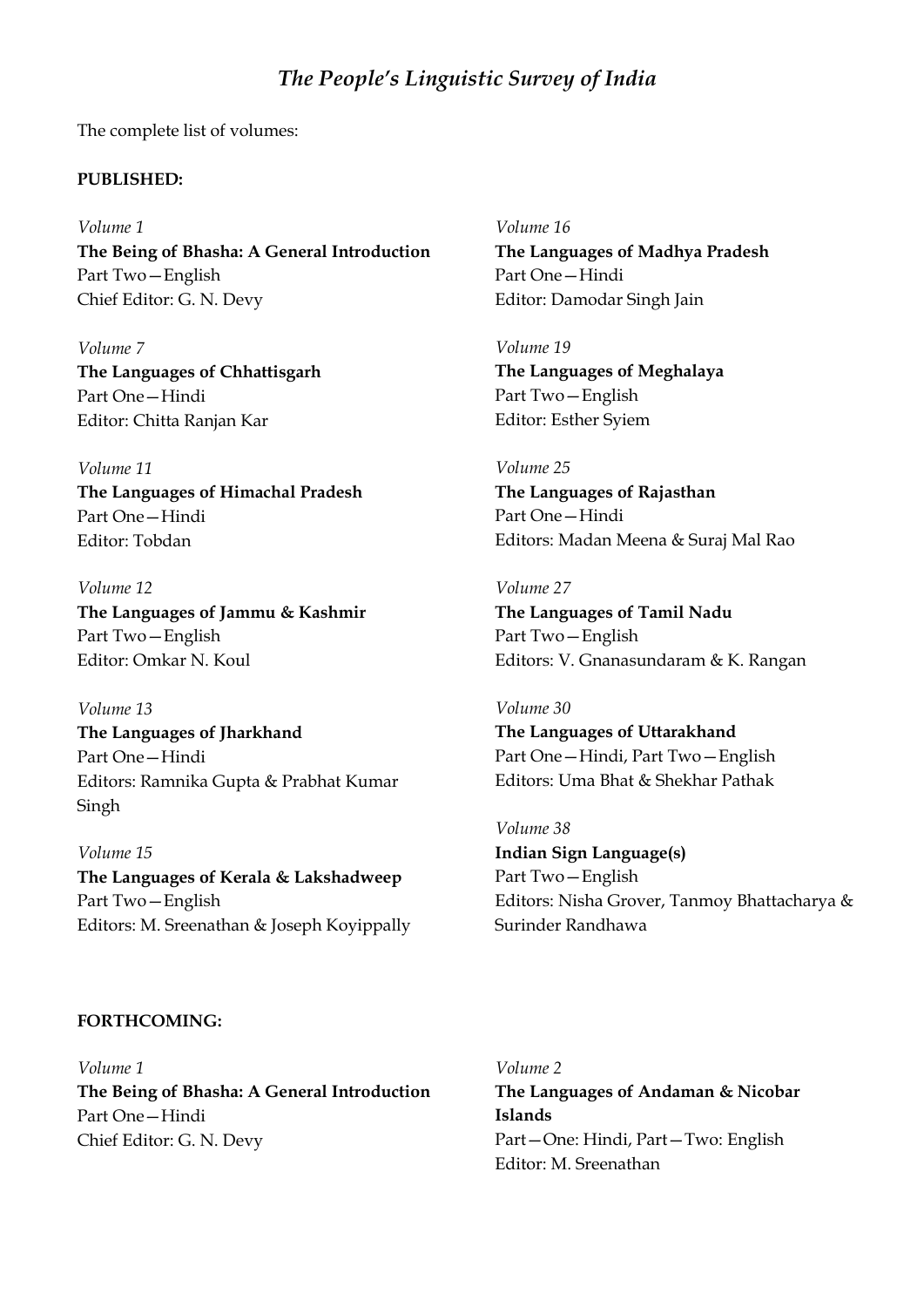*Volume 3* **The Languages of Andhra Pradesh & Telangana** Part—One: Hindi, Part—Two: English Editor: A. Usha Devi

*Volume 4* **The Languages of Arunachal Pradesh** Part—One: Hindi, Part—Two: English Editors: Lisa Lomdak

*Volume 5* **The Languages of Assam** Part—One: Hindi, Part Two —English Editors: Bibha Bharali & Banani Chakravarty

## *Volume 6*

**The Languages of Bihar** Part One—Hindi, Part Two—English Editor: Vibha Chauhan

*Volume 7* **The Languages of Chhattisgarh** Part Two—English Editor: Chitta Ranjan Kar

*Volume 8*

**The Languages of Goa** Part One— Hindi, Part Two—English Editor: Madhavi Sardesai

# *Volume 9*

**The Languages of Gujarat, Diu & Daman and Dadra & Nagar Haveli** Part One—Hindi, Part Two—English, Part Three—Gujarati Editor: Kanji Patel

*Volume 10* **The Languages of Haryana** Part—One: Hindi, Part—Two: English Editors: Roop K. Bhat & Omkar N. Koul

*Volume 11* **The Languages of Himachal Pradesh** Part Two—English Editor: Tobdan

*Volume 12* **The Languages of Jammu & Kashmir** Part One—Hindi Editor: Omkar N. Koul

*Volume 13*

**The Languages of Jharkhand** Part Two—English Editors: Ramnika Gupta & Prabhat Kumar Singh

*Volume 14* **The Languages of Karnataka** Part—One: Hindi, Part Two—English Editors: Rajeshwari Maheshwaraiah & M. Maheshwaraiah

*Volume 15* **The Languages of Kerala & Lakshadweep** Part One—Hindi Editors: M. Sreenathan & Joseph Koyippally

#### *Volume 16*

**The Languages of Madhya Pradesh** Part Two—English Editor: Prashant Mishra

*Volume 17*

**The Languages of Maharashtra** Part—One: Hindi, Part Two—English Editor: Arun Jakhade

*Volume 18*

**The Languages of Manipur** Part—One: Hindi, Part—Two: English Editor: Nipuni Mao

*Volume 19* **The Languages of Meghalaya** Part One— Hindi Editor: Esther Syiem

*Volume 20* **The Languages of Mizoram** Part—One: Hindi, Part—Two: English Editor: L. Thangi Chhangte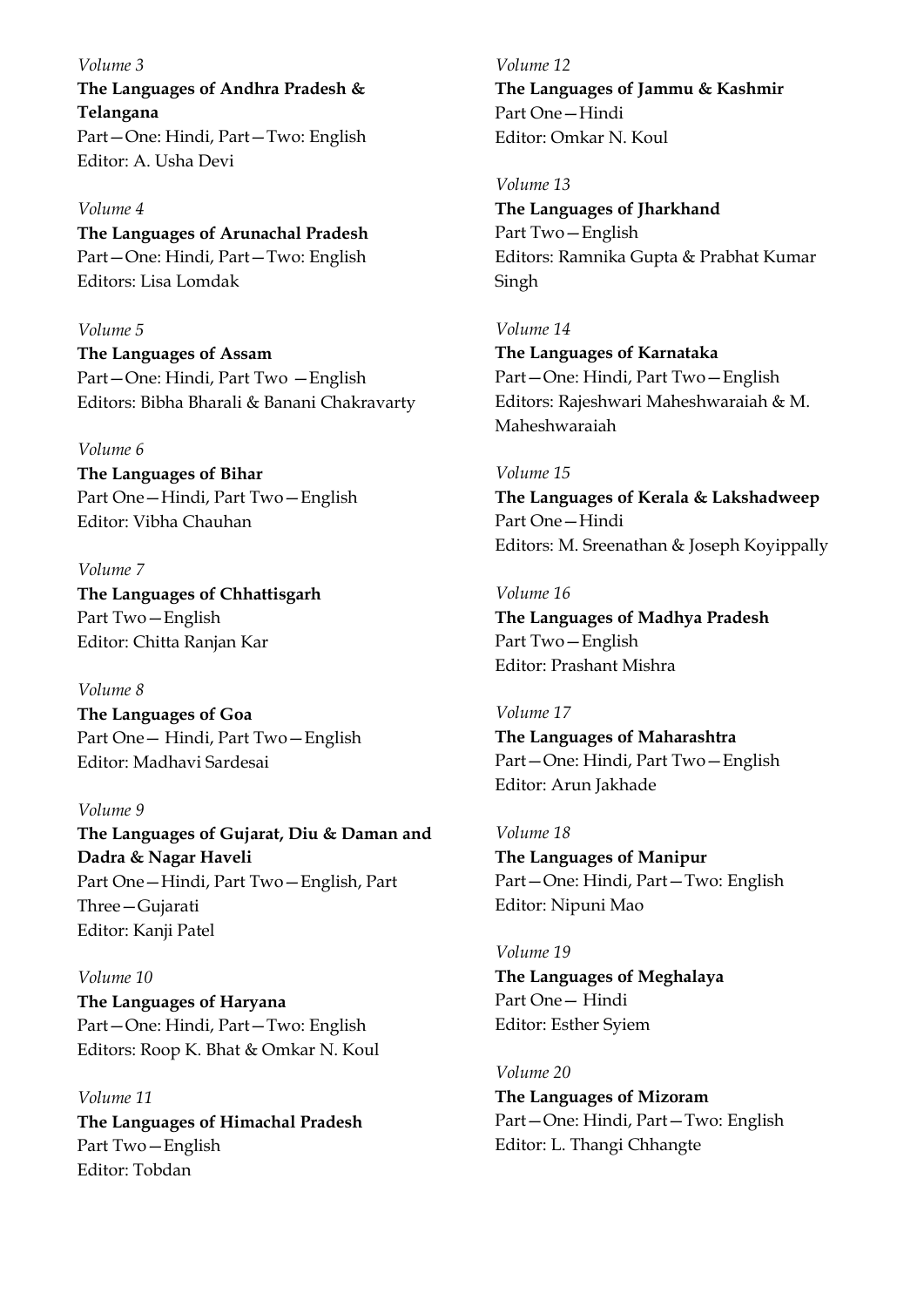*Volume 21* **The Languages of Nagaland** Part—One: Hindi, Part—Two: English Editor: Duovituo Kuolie

## *Volume 22*

**The Languages of Odisha** Part—One: Hindi, Part—Two: English, Part— Three: Odiya Section One—Editor: D.P. Pattanayak Section Two—Editor: Mahendra Kumar Mishra

## *Volume 23*

**The Languages of Puducherry** Part—One: Hindi, Part—Two: English Editors: L. Ramamoorthy & G. Ravishankar

*Volume 24*

**The Languages of Punjab** Part—One: Hindi, Part—Two: English Editors: Roop K. Bhat & Omkar N. Koul

## *Volume 25*

**The Languages of Rajasthan** Part Two—English Editors: Madan Meena & Suraj Mal Rao

# *Volume 26*

**The Languages of Sikkim** Part One—Hindi, Part Two—English, Part Three—Nepali Editor: Balaram Pandey

## *Volume 27*

**The Languages of Tamil Nadu** Part—One: Hindi, Part—Three: Tamil Editors: V. Gnanasundaram & K. Rangan

*Volume 28* **The Languages of Tripura** Part—One: Hindi, Part—Two: English Editor: Sukhendu Debbarma

*Volume 29* **The Languages of Uttar Pradesh** Part One—Hindi, Part Two—English Editor: Badri Narayan Tiwari

*Volume 31* **The Languages of West Bengal** Part One—Hindi, Part Two—English, Part Three—Bangla Editors: Sankar Singha & Indranil Acharya

#### *Volume 32*

**The Scheduled Languages**—**Assamiya, Bangla, Bodo, Maithili, Manipuri, Oriya, Nepali, Santali** Editors: G. N. Devy & Nipuni Mao

#### *Volume 33*

**The Scheduled Languages—Dogri, Kashmiri, Punjabi, Urdu** Editor: Omkar N. Koul

## *Volume 34*

**The Scheduled Languages—Gujarati, Konkani, Marathi, Sindhi** Editor: G. N. Devy

#### *Volume 35*

**The Scheduled Languages—Kannada, Malayalam, Tamil and Telugu** Editors: V. Gnanasundaram & K. Rangan

*Volume 36* **The Scheduled Languages—Sanskrit & Hindi** Editor: Avadhesh Kumar Singh

*Volume 37* **English & International Languages** Editor: T. Vijay Kumar

#### *Volume 38*

**Indian Sign Language(s)** Part One—Hindi Editors: Nisha Grover, Tanmoy Bhattacharya & Surinder Randhawa

## *Volume 39*

**Languages Shared with Neighbouring Countries** Editor: Sukrita Paul Kumar